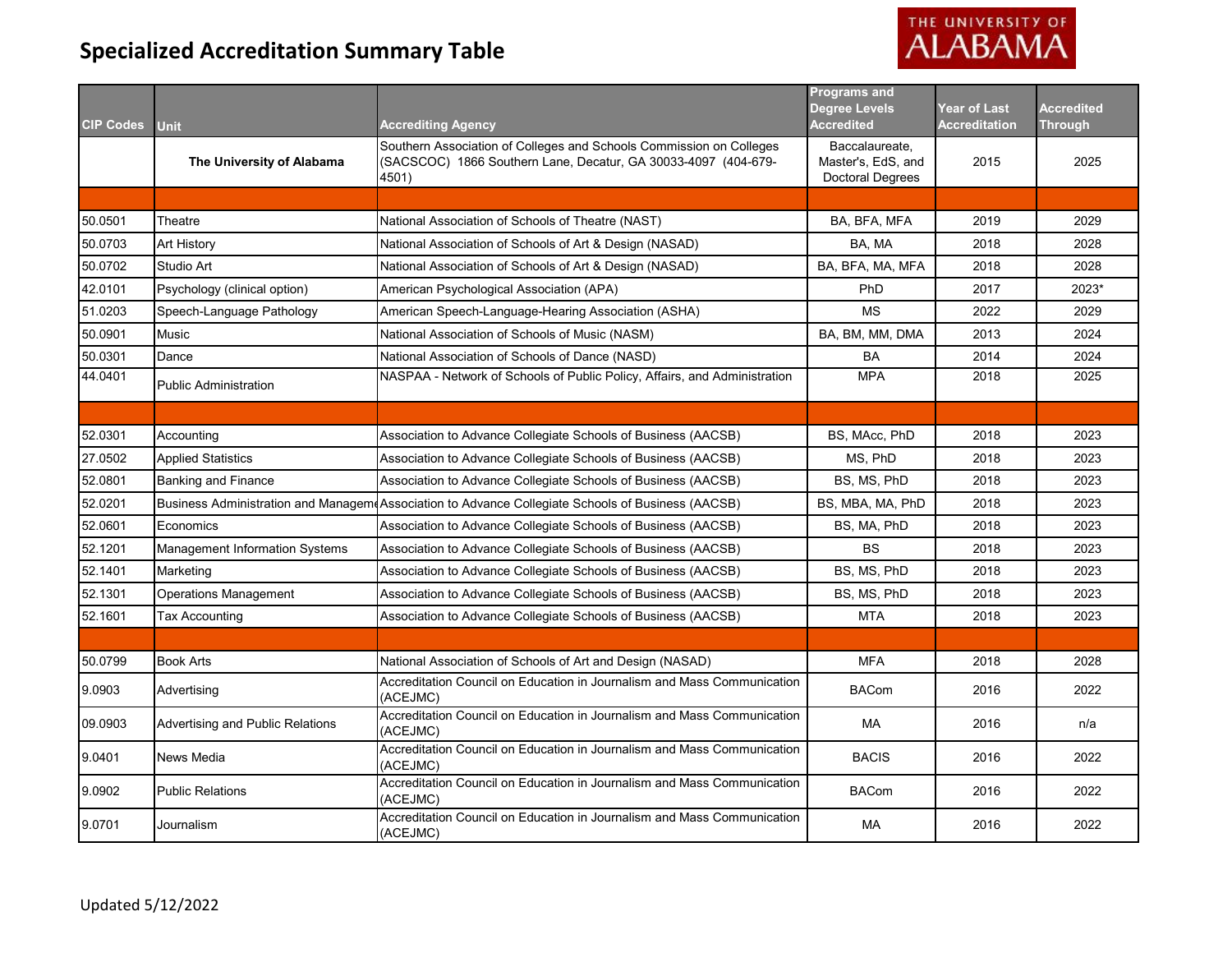| 25.0101 | Library and Information Studies               | American Library Association (ALA); Alabama State Department of<br>Education (ALSDE)                | <b>MLIS</b>   | 2017       | 2024 |
|---------|-----------------------------------------------|-----------------------------------------------------------------------------------------------------|---------------|------------|------|
|         |                                               |                                                                                                     |               |            |      |
| N/A     | University Medical Center Laboratory          | ST of AL - State Board of Health                                                                    | N/A           | 2020       | 2021 |
| N/A     | University Medical Center Laboratory          | CMS-Certified Laboratory Improvement Amendments (CLIA)                                              | N/A           | 2019       | 2021 |
| N/A     | University Medical Center Radiology           | ST of AL - State Board of Health                                                                    | N/A           | 2018       | 2021 |
| N/A     |                                               | University Medical Center Laboratory-NCMS-Certified Laboratory Improvement Amendments (CLIA)        | N/A           | 2019       | 2021 |
| N/A     |                                               | University Medical Center Laboratory-C.CMS-Certified Laboratory Improvement Amendments (CLIA)       | N/A           | 2020       | 2022 |
| N/A     |                                               | University Medical Center Laboratory-DICMS-Certified Laboratory Improvement Amendments (CLIA)       | N/A           | 2019       | 2021 |
| N/A     |                                               | University Medical Center Pediatrics-Pa National Committee for Quality Assurance (NCQA)             | N/A           | <b>New</b> | 2020 |
| N/A     |                                               | University Medical Center Family Medic National Committee for Quality Assurance (NCQA)              | N/A           | 2020       | 2021 |
|         |                                               | University Medical Center-Northport-Pat National Committee for Quality Assurance (NCQA)             | N/A           | 2020       | 2021 |
| N/A     | University Medical Center Radiology           | Alabama Department of Public Health (ADPH)                                                          | N/A           | 2018       | 2021 |
| N/A     | Geriatric Medicine Fellowship Program         | Accreditation Council for Graduate Medical Education (ACGME)*                                       | N/A           | 2021       | 2022 |
| N/A     | Family Medicine Residency Program             | Accreditation Council for Graduate Medical Education (ACGME)*                                       | N/A           | 2021       | 2022 |
| N/A     |                                               | UA-CCHS as Sponsoring Institution for Accreditation Council for Graduate Medical Education (ACGME)* | N/A           | 2021       | 2022 |
| N/A     | Sports Medicine Fellowship Program            | Accreditation Council for Graduate Medical Education (ACGME)*                                       | N/A           | 2021       | 2022 |
|         |                                               |                                                                                                     |               |            |      |
| 51.2310 | Counselor Education- Rehabilitation Co        | Council for Accreditation of Counseling and Related Education Programs<br>(CACREP)**                | MA            | 2021       | 2028 |
| 13.1101 | <b>Counselor Education - School Counselir</b> | Council for Accreditation of Counseling and Related Education Programs<br>(CACREP)**                | MA            | 2021       | 2028 |
| 13.1101 | <b>Counselor Education and Supervision</b>    | Council for Accreditation of Counseling and Related Education Programs<br>(CACREP)**                | PhD           | 2021       | 2028 |
| 51.1508 | Counselor Education- Clinical Mental H        | Council for Accreditation of Counseling and Related Education Programs<br>(CACREP)**                | МA            | 2021       | 2028 |
| 42.2806 |                                               | Educational Psychology-School Psycho National Association of School Pyschologists (NASP)            | EdS           | 2020       | 2027 |
| 42.2805 | School Psychology                             | National Association of School Pyschologists (NASP)                                                 | Phd           | 2020       | 2027 |
| 13.1312 | <b>Music Education</b>                        | National Association of Schools of Music (NASM)                                                     | <b>BSEd</b>   | 2013       | 2024 |
| 13.1101 |                                               | Counselor Education - School Counselin Council for the Association for Educator Preparation (CAEP)  | MA, EdS       | 2016       | 2023 |
| 13.0401 | <b>Educational Administration</b>             | Council for the Association for Educator Preparation (CAEP)                                         | MA, EdS       | 2016       | 2023 |
| 13.0401 | <b>Educational Leadership</b>                 | Council for the Association for Educator Preparation (CAEP)                                         | MA, EdS       | 2016       | 2023 |
| 42.2806 |                                               | Educational Psychology-School Psycho Council for the Association for Educator Preparation (CAEP)    | EdS           | 2016       | 2023 |
| 13.1202 | <b>Elementary Education</b>                   | Council for the Association for Educator Preparation (CAEP)                                         | BSEd, MA, EdS | 2016       | 2023 |
| 13.1314 | Kinesiology                                   | Council for the Association for Educator Preparation (CAEP)                                         | BSEd, MA      | 2016       | 2023 |
| 13.1312 | <b>Music Education</b>                        | Council for the Association for Educator Preparation (CAEP)                                         | <b>BSEd</b>   | 2016       | 2023 |
| 42.2805 | School Psychology                             | Council for the Association for Educator Preparation (CAEP)                                         | PhD           | 2016       | 2023 |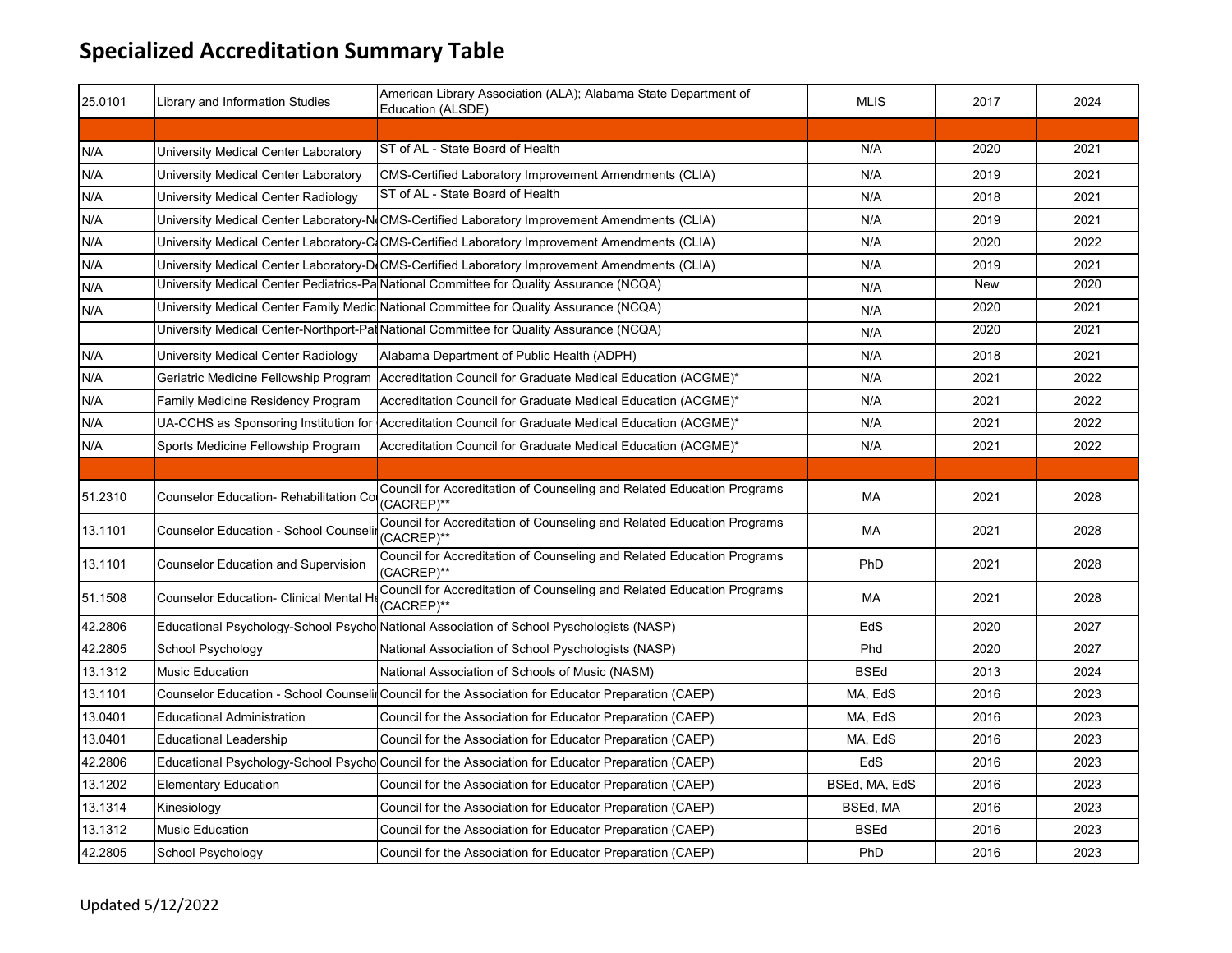| 13.1205 | Secondary Education              | Council for the Association for Educator Preparation (CAEP)                                                    | BSEd, MA, EdS      | 2016 | 2023 |
|---------|----------------------------------|----------------------------------------------------------------------------------------------------------------|--------------------|------|------|
| 13.1001 | <b>Special Education</b>         | Council for the Association for Educator Preparation (CAEP)                                                    | BSEd, MA, EdS      | 2016 | 2023 |
|         |                                  |                                                                                                                |                    |      |      |
| 11.0101 | <b>Computer Science</b>          | ABET CAC (Computing Accreditation Commission).                                                                 | <b>BSCS</b>        | 2020 | 2026 |
| 14.0201 | Aerospace Engineering            | <b>ABET EAC (Engineering Accreditation Commission)</b>                                                         | <b>BSAE</b>        | 2020 | 2026 |
| 14.0801 | Civil Engineering                | <b>ABET EAC (Engineering Accreditation Commission)</b>                                                         | <b>BSCE</b>        | 2020 | 2026 |
| 14.0901 | <b>Computer Engineering</b>      | <b>ABET EAC (Engineering Accreditation Commission)</b>                                                         | <b>BSCE</b>        | 2020 | 2026 |
| 14.3301 | <b>Construction Engineering</b>  | <b>ABET EAC (Engineering Accreditation Commission)</b>                                                         | <b>BSConE</b>      | 2020 | 2026 |
| 14.1001 | <b>Electrical Engineering</b>    | <b>ABET EAC (Engineering Accreditation Commission)</b>                                                         | <b>BSEE</b>        | 2020 | 2026 |
| 14.1901 | <b>Mechanical Engineering</b>    | <b>ABET EAC (Engineering Accreditation Commission)</b>                                                         | <b>BSME</b>        | 2020 | 2026 |
| 14.2001 | <b>Metallurgical Engineering</b> | <b>ABET EAC (Engineering Accreditation Commission)</b>                                                         | <b>BSMtE</b>       | 2020 | 2026 |
| 14.0701 | <b>Chemical Engineering</b>      | ABET EAC (Engineering Accreditation Commission)                                                                | <b>BSChE</b>       | 2020 | 2026 |
| 14.3301 | Architectural Engineering        | <b>ABET EAC (Engineering Accreditation Commission)</b>                                                         | <b>BSArchE</b>     | 2020 | 2026 |
| 14.3301 | <b>Environmental Engineering</b> | <b>ABET EAC (Engineering Accreditation Commission)</b>                                                         | <b>BSEnvE</b>      | 2020 | 2026 |
|         |                                  |                                                                                                                |                    |      |      |
| 51.0913 | <b>Athletic Training</b>         | Commission on Accreditation of Athletic Training Education (CAATE)                                             | BSAT, MSAT         | 2018 | 2028 |
| 19.0901 | <b>Apparel and Textiles</b>      | National Association of Schools of Art and Design (NASAD)                                                      | <b>BSHES</b>       | 2018 | 2028 |
| 50.0408 | <b>Interior Design</b>           | National Association of Schools of Art and Design (NASAD)                                                      | <b>BSHES</b>       | 2018 | 2028 |
| 19.0799 | Early Childhood Education (HDFS) | National Association for the Education of Young Children (NAEYC)                                               | <b>BS</b>          | 2020 | 2024 |
| 50.0408 | Interior Design                  | Council for Interior Design Accreditation (CIDA)                                                               | <b>BSHES</b>       | 2017 | 2023 |
| 19.0504 |                                  | Food & Nutrition: Coordinated Program Accreditation Council for Education in Nutrition and Dietetics (ACEND)   | <b>BSHES</b>       | 2016 | 2024 |
| 19.0504 |                                  | Food & Nutrition: Didactic Program in D Accreditation Council for Education in Nutrition and Dietetics (ACEND) | <b>BSHES</b>       | 2016 | 2024 |
| 19.0504 | Food & Nutrition                 | Accreditation Council for Education in Nutrition and Dietetics (ACEND)                                         | <b>BSHES</b>       | 2016 | 2024 |
|         |                                  |                                                                                                                |                    |      |      |
| 22.0101 | Law                              | American Bar Association (ABA)                                                                                 | JD                 | 2015 | 2022 |
|         |                                  |                                                                                                                |                    |      |      |
| 51.3801 | <b>Registered Nursing</b>        | Commission on Collegiate Nursing Education (CCNE)                                                              | BSN, MSN           | 2020 | 2030 |
| 51.3818 |                                  | APRN Certificate (Family Nurse Practitic Commission on Collegiate Nursing Education (CCNE)                     | Certificate        | 2020 | 2030 |
| 51.3818 |                                  | APRN Certificate (Psychiatric Mental HeCommission on Collegiate Nursing Education (CCNE)                       | Certificate        | 2020 | 2030 |
| 51.3818 | <b>Nursing Practice</b>          | Commission on Collegiate Nursing Education (CCNE)                                                              | <b>DNP</b>         | 2020 | 2030 |
|         |                                  |                                                                                                                |                    |      |      |
| N/A     | English Language Institute       | Commission on English Language Program Accreditation (CEA)                                                     | No degree programs | 2017 | 2027 |